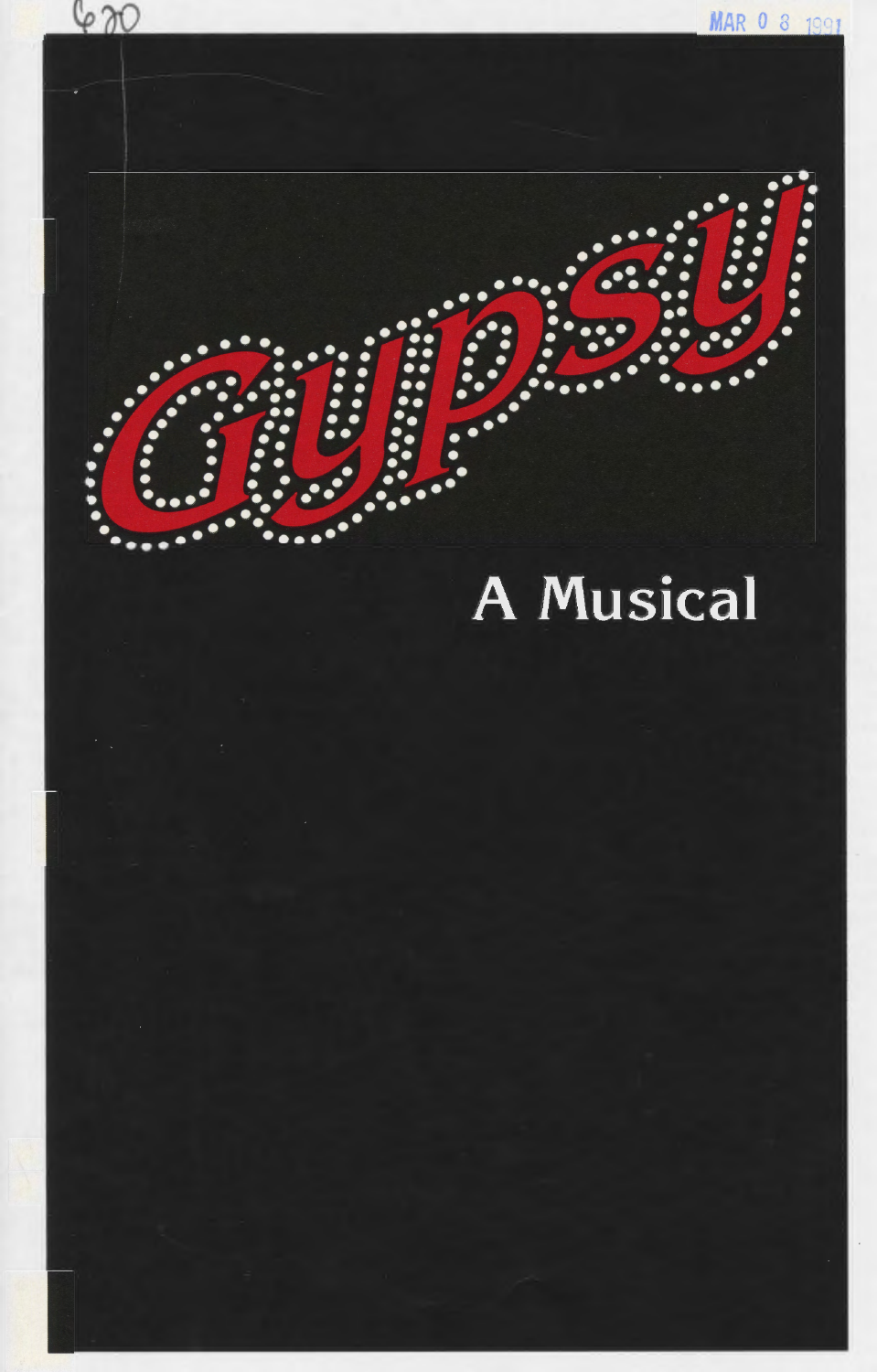



### **WELCOME!**

Welcome to the Morrison Center For The Performing Arts and tonights production of "Gypsy." "Gypsy" is the sixth in a series of American musicals which have combined the talents of the Music and Theatre Arts Departments. This cooperative effort of the Music and Theatre departments, along with professional guest artists, provide an unique opportunity for students to hone the skills and thrills of performing musical theatre.

Music and Theatre students rehearse and perform in one of the finest performing facilities in the United States. The Morrison Center houses diverse programs such as Opera Theatre Workshop, The Faculty Artist Series, SummerFest, The Boise Chamber Music Society, The Idaho Invitational Theatre Festival, The New Plays Series, Ballet and Repertory Dance, Summer Dance and affiliated productions with the Idaho Shakespeare Festival. Other national, regional and local artists also give performances throughout the school year.

In addition to the performing hall, the Morrison Center features many rooms especially designed for teaching and studying music and theatre including a 220-seat multiform black box theatre, 200-seat recital hall, large rehearsal rooms and individual sound-proof rooms for instruction and rehearsal. A large well-equipped studio is available for scenic, costume, and other design courses.

The Faculty and Students invite you to visit our departments and ecourage you to attend the concerts and theatre events throughout the year. But tonight, sit back and "Let Us Entertain You," and enjoy this landmark classic of live musical theatre.

In Owner

Donald Oakes, Acting Chairman Department of Music

 $\#$ 

Stephen R. Buss, Chairman Department of Theatre Arts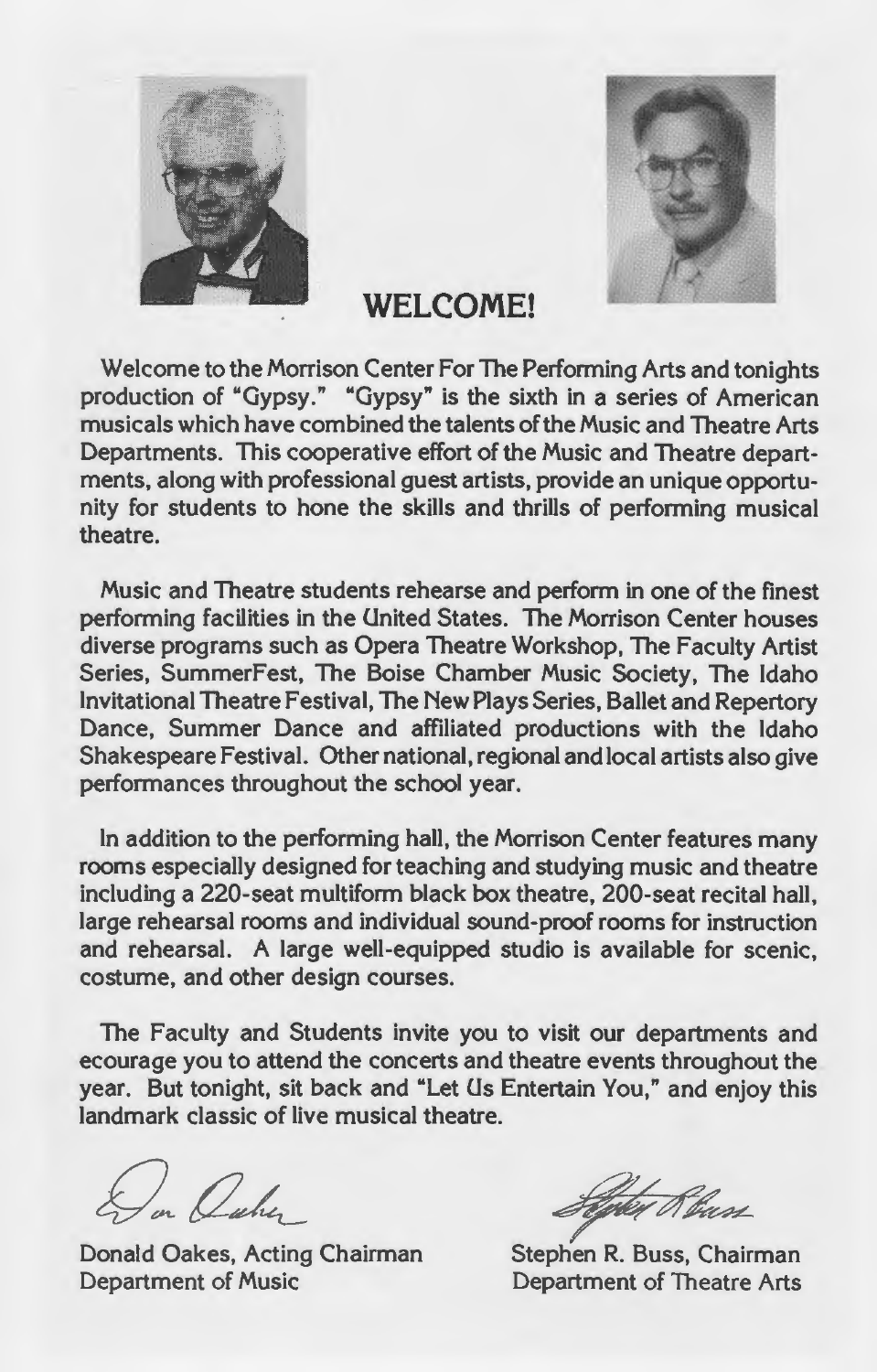Boise State University Music & Theater Arts Department present



**A Musical** 

# **Book by: Arthur Laurents**

### **Music by: Jule Styne**

## **Lyrics by: Stephen Sondheim**

(Suggested by the memiors of Gypsy Rose Lee)

Originally produced by David Merrick and Leland Hayward May 21, 1959 at the Broadway Theatre, New York City

# **February 28, March 1 & 2, 1991 8:00p.m. Morrison Center For The Performing Arts**

Produced by Special Arrangement with Tams-Whitmark Music Ubrary 560 Lexington Avenue

New York, NY 10022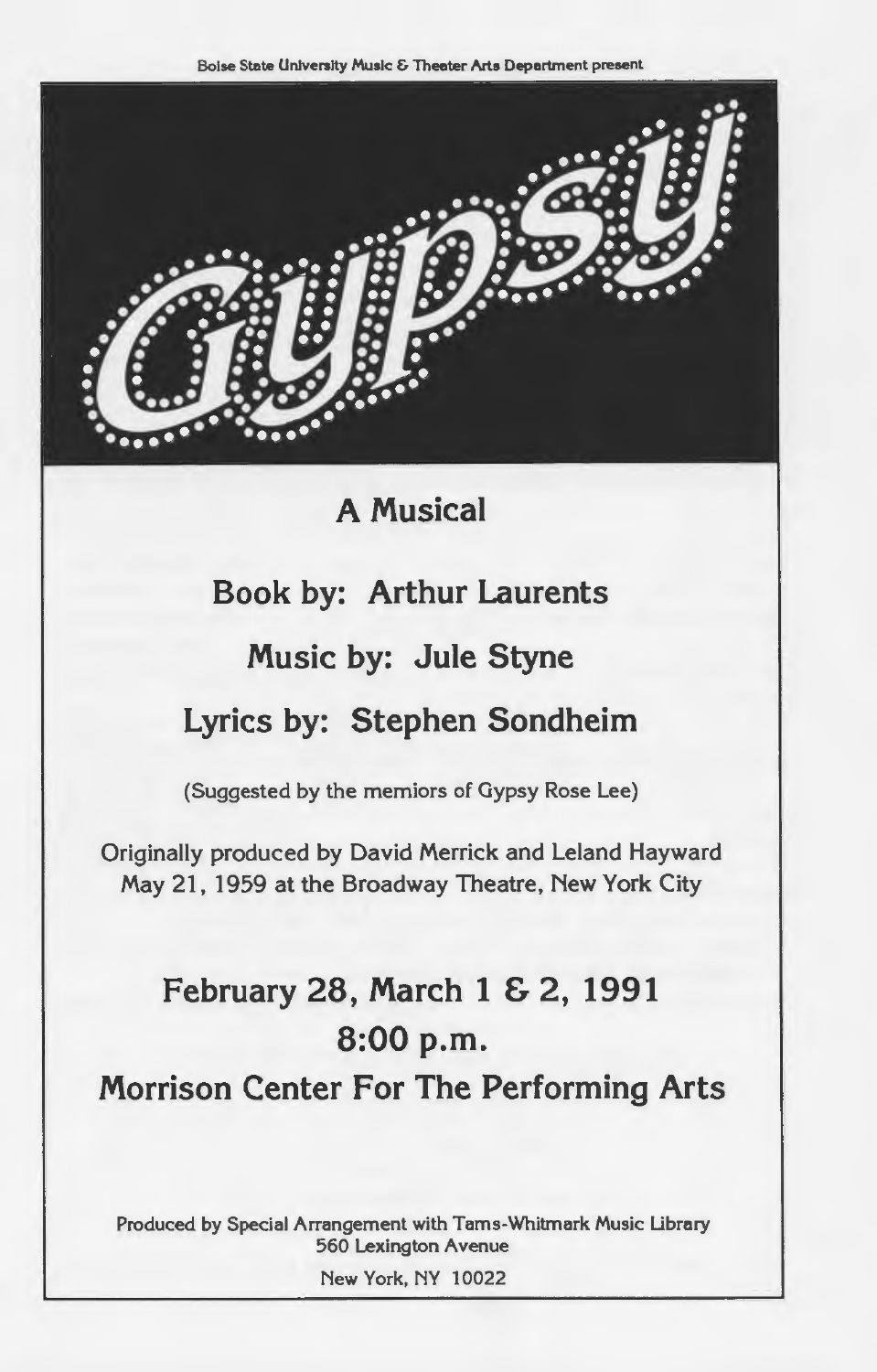# CAST OF CHARACTERS

(In the order of appearance)

| Georgie/Stage Manager/Announcer/Kringelein R. K. Williams         |  |  |
|-------------------------------------------------------------------|--|--|
|                                                                   |  |  |
|                                                                   |  |  |
|                                                                   |  |  |
|                                                                   |  |  |
| Stage Mothers Brenda Clarkson, Tami Jo Shank & Joyce Witt         |  |  |
|                                                                   |  |  |
| Newsboys Lynn Berg III, Jesse Laduke, & Ryan Perecz               |  |  |
|                                                                   |  |  |
|                                                                   |  |  |
|                                                                   |  |  |
|                                                                   |  |  |
|                                                                   |  |  |
|                                                                   |  |  |
|                                                                   |  |  |
|                                                                   |  |  |
|                                                                   |  |  |
|                                                                   |  |  |
| Hollywood Blondes:                                                |  |  |
|                                                                   |  |  |
| Marjorie May Brenda Clarkson Edna Jennifer Parker                 |  |  |
| Geraldine Amy Davis Gail Tami Jo Shank                            |  |  |
|                                                                   |  |  |
|                                                                   |  |  |
|                                                                   |  |  |
| <b>Show Girls:</b>                                                |  |  |
| Stacey Lee Bean, Brenda Clarkson, Amy Davis, Kirsten              |  |  |
| Kiesel, LaVelle Gardner, Myra L. Miller, Jennifer Parker, Tami Jo |  |  |
| Shank, Jenni Thomason, & Joyce Witt                               |  |  |
|                                                                   |  |  |

Special appearance by Mikey as "Chow Mein"

There will be one 15 minute intermission

This production requires the use of a strobe light during Act One.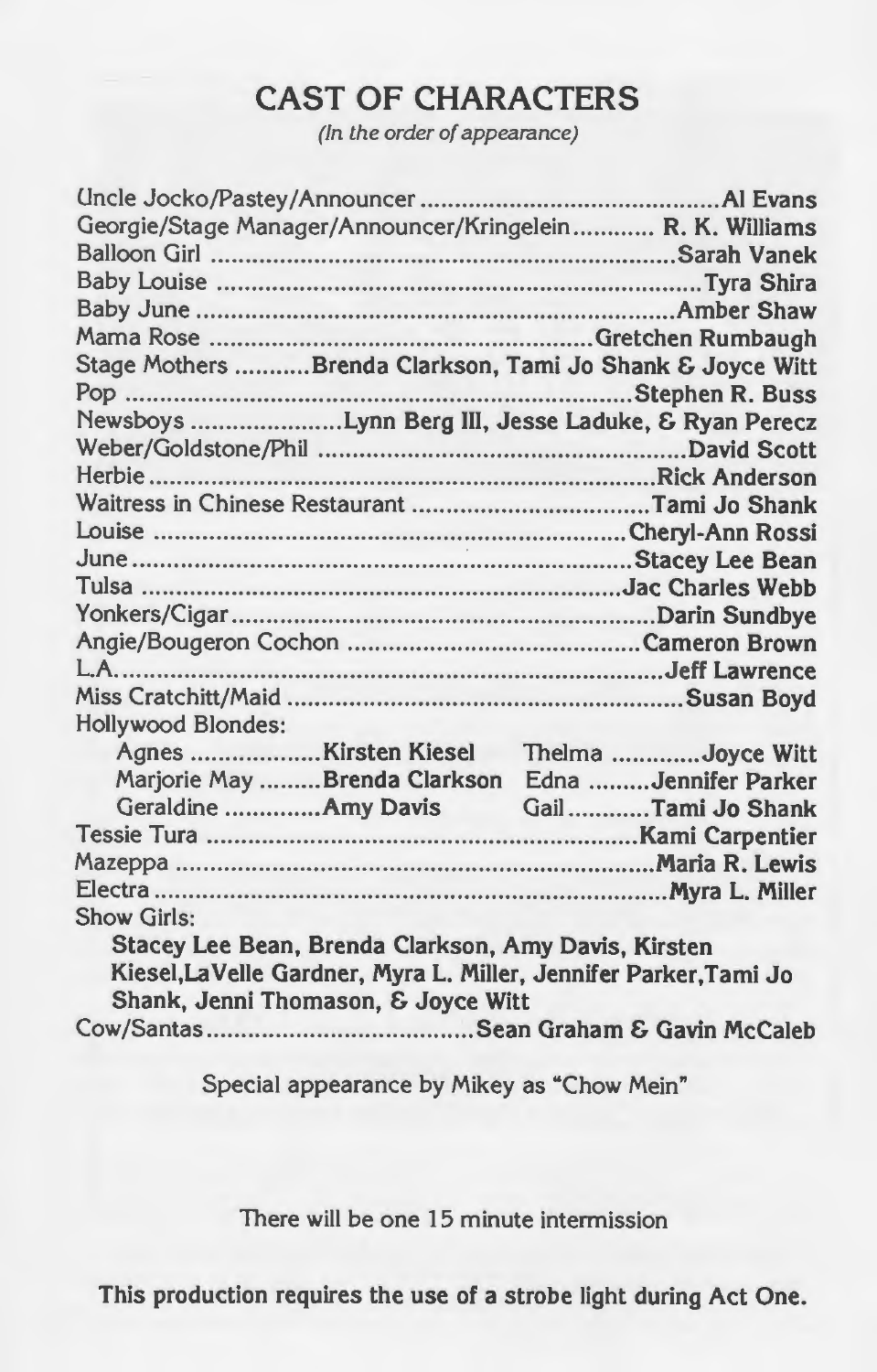### SYNOPSIS OF SCENES

The action of the play covers a period from the early 1920's to the early 1930's, and takes place in various cities throughout the U.S.A.

#### ACT ONE

- Scene 1: Vaudeville Theatre Stage, Seattle
- Scene 2: Kitchen of a Farm House, Seattle
- Scene 3: Backstage of a Vaudeville House, Los Angeles
- Scene 4: On Stage of a Vaudeville Theatre, Los Angeles
- Scene 5: Hotel Rooms, Akron
- Scene 6: Chinese Restaurant, New York
- Scene 7: Stage of Grantziger's Palace, New York
- Scene 8: Grantziger's Office
- Scene 9: Theatre Alley, Buffalo
- Scene 10: Railroad Platform, Omaha

#### ACT TWO

- Scene 1: Desert Country, Texas
- Scene 2: Backstage of a Burlesque House, Wichita
- Scene 3: Backstage Corridor
- Scene 4: Backstage and On Stage, Wichita, Detroit, Philadelphia, Minsky's
- Scene 5: Louise's Dressing Room
- Scene 6: Bare Stage

••••••••••••••••••••••••••••••••••••••••

#### 1990-1991 FIRST NIGHTER SCHOLARSHIP DONORS

Ron & Linda Kerr Louise L. Odell Robert Potter, Jr. Edwin W. Stockly David & Beverly Taylor Florence L. Taylor Jane Foraker-Thompson James M. Weber Helen H. Young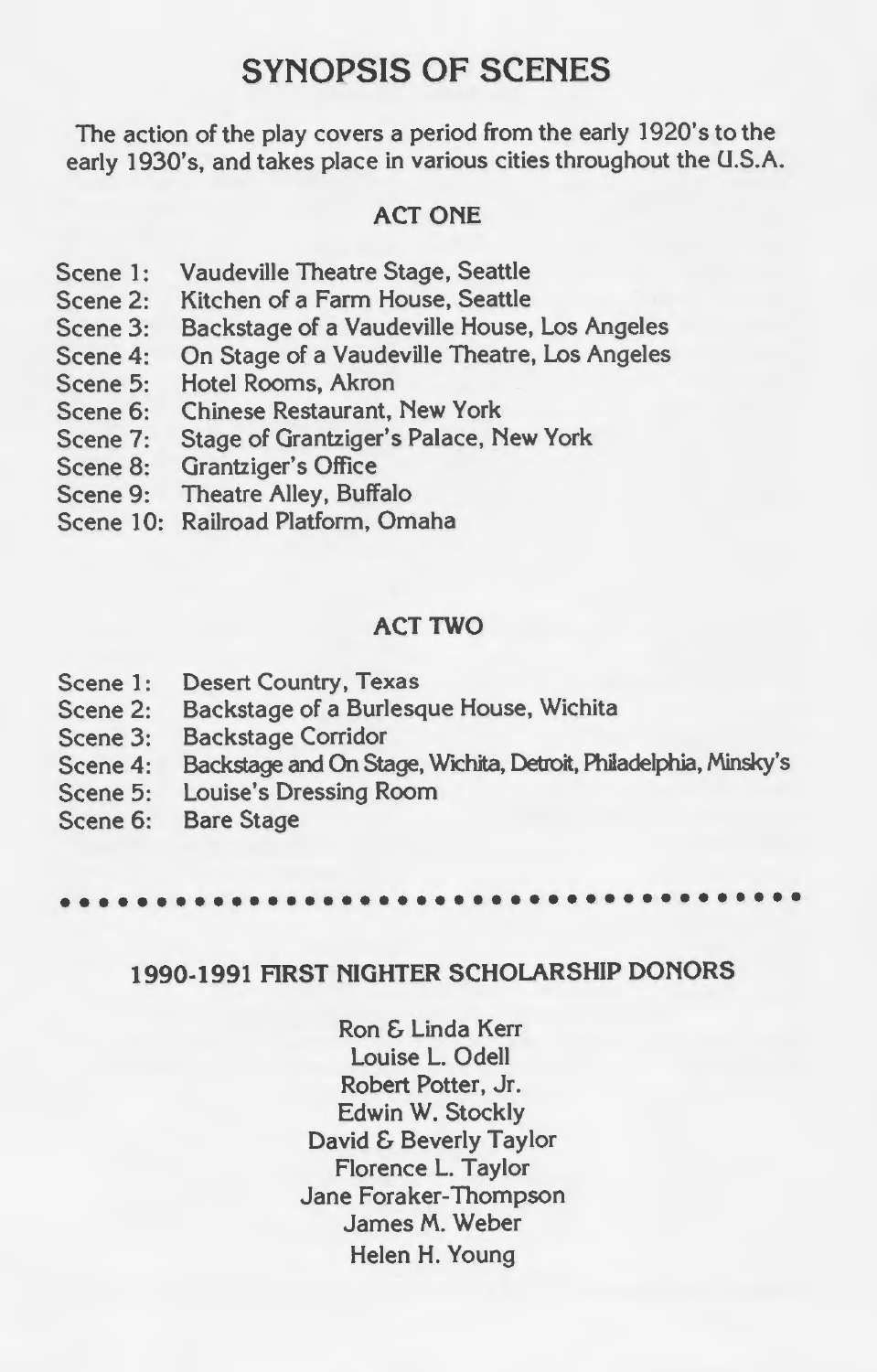#### **ORCHESTRA**  *John Baldwin, Conductor*

#### Violin

Jonelle Anderson Julia Carroll Laura Carson Verla Rose Barbara Samball Marleene Schwenk Kay Waller

#### Viola

Amy Jauregui Kelley Lyle Melissa Pfost Jennifer Sell

**Bass** Laurie Weber

Cello David Affleck Jody Zimmer

Flute Dorsey Riddle Scott Turpen

Piccolo Dorsey Riddle

#### Clarinet Norm Darch Brad Nelson Kelley Smith Scott Turpen

Bass Clarinet Brad Nelson

Oboe/English Horn Katy Young

Alto Sax Kevin Ames

Tenor Sax Norm Darch Scott Turpen

Baritone Sax Brad Nelson

Horn Jennie Ficks David Munk

**Trumpet** Zoe Barnes Rich Gregory Dennis Keck

**Trombone** Shawn Clokey Michelle Steele Rich Stover

Timpani/Keyboard Percussion/ **Accessories** Amy Baker

Drum Set Pat Clasby

Rehearsal Pianists Luanne Fife Liz Noland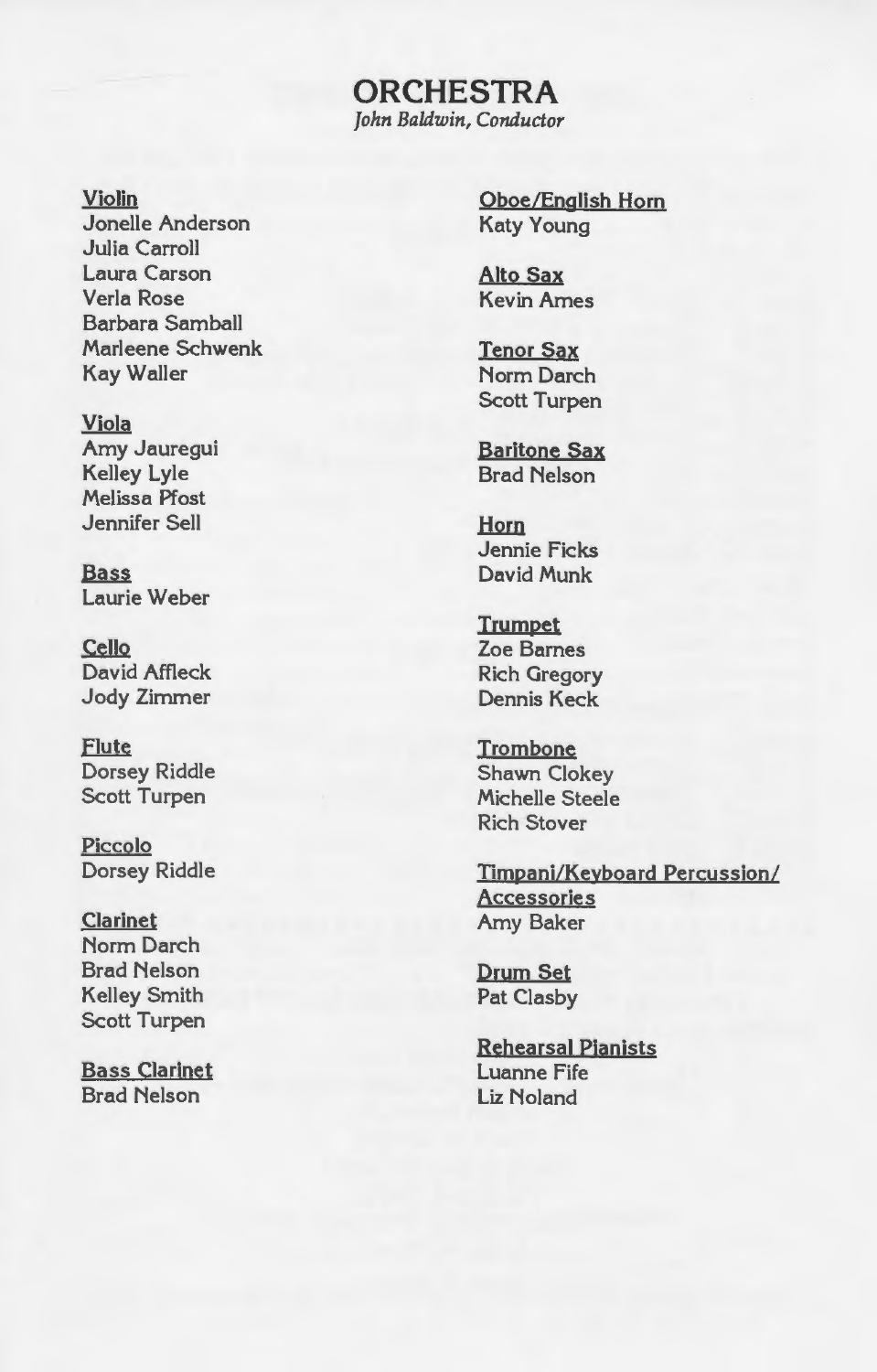# **PRODUCTION**

| Assistant Stage Managers Jennifer Benton & Brent Johnson                |                                     |  |
|-------------------------------------------------------------------------|-------------------------------------|--|
|                                                                         |                                     |  |
|                                                                         |                                     |  |
|                                                                         |                                     |  |
|                                                                         | <b>Tamara Cameron</b>               |  |
|                                                                         | B. J. Weber                         |  |
|                                                                         | <b>Students of TA-118</b>           |  |
| Properties Assistant Staceia Spence & Debbie Latham                     |                                     |  |
|                                                                         |                                     |  |
|                                                                         | <b>Teresa Kraipowich</b>            |  |
|                                                                         | <b>Lee Woods</b>                    |  |
|                                                                         | <b>Students of TA-118</b>           |  |
| Marketing and Public Relations Consultant Jack Alotto                   |                                     |  |
|                                                                         |                                     |  |
| <b>University Press Representative  Amy Stahl, University Relations</b> |                                     |  |
|                                                                         |                                     |  |
|                                                                         |                                     |  |
| Printing and Graphics Boise State University Printing                   |                                     |  |
|                                                                         | <b>Professional Office Services</b> |  |
|                                                                         |                                     |  |
| Wigs Styled by: Cathy Smith of Cardinales                               |                                     |  |
| Cow & Torreadorables provided by Costumes by Dusty                      |                                     |  |
|                                                                         |                                     |  |
| The Boise State University Departments of Music and Theatre Arts        |                                     |  |
| expresses its gratitude to:                                             |                                     |  |

The University Inn The Residence Inn by Marriott Mr. & Mrs. Harold Brizee The Boise Bench Commission

for their generous time and contributions to the production of Gypsy.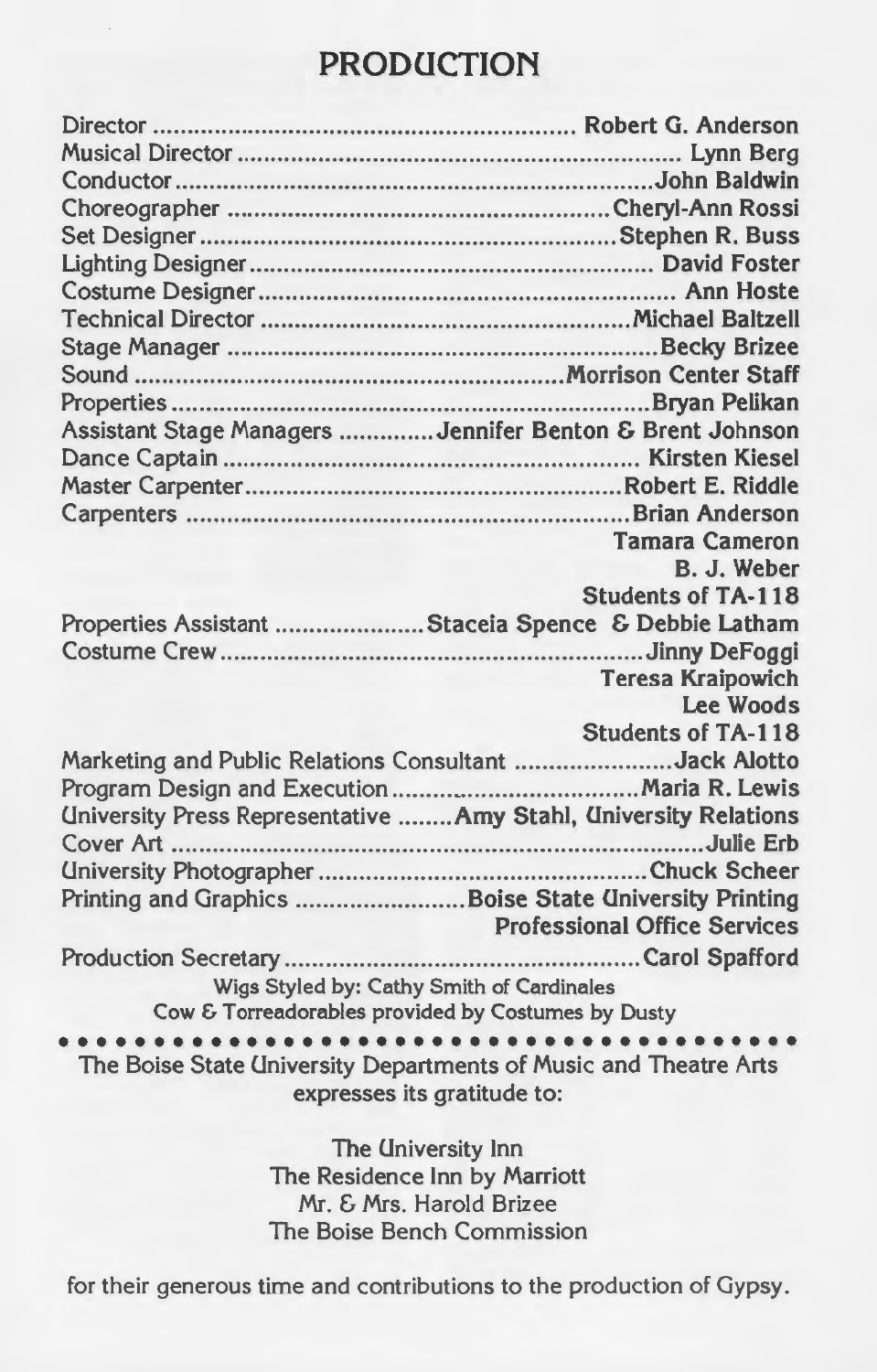# **PROFILES**



Robert G. Anderson (Director) comes to Boise from Chicago where he just completed directing "The Miracle Worker" at The Apple Tree Theater. Bob's directing credits in the mid-west include, "All's Well That Ends Well," "Tobacco

Road," " The White Whore and The Bit Player." and world premieres of "Perdido" and "Weights" (which he co-wrote). Bob was the Artistic Director of the Huron Theater in Chicago for three years. While in Boise, Bob has acted with the Idaho Shakespeare Festival and as a guest artist with Boise State University. Most recently he was seen as Rev. Hale in "The Crucible" and as Dr. Rank in "What The Butler Saw. • After "Gypsy" Bob will be going on to Minneapolis to direct "For Colored Girls Who Have Considered Suicide When The Rainbow Is Enuf."



Lynn Berg (Music Dl· rector) an Associate Professor of Voice and Opera Theatre, holds a DMA and a Bachelor of Music degree from the University of Wisconsin-Madison and a Master of Music from Northwestern University. He has studied at

the Akademie fur Müsik in Vienna, Austria. He has won many scholarships and grant including the Cramer Opera Scholarship at Northwestern, the Friends of Austria Grant for study at the Akademie fur Müsik and the Boris Goldovsky Ogelbay Opera Institute Award. Dr. Berg has coached, staged and directed many opera productions and scene recitals. His directing credits include, "Hansel and Gretel," and "The Magic Flute." for Boise Opera, and Menotti's double bill "The Telephone," and "The Medium." for Boise State University Opera Theatre. He has served as musical coach and coordinator for "Oklahoma!," "Mame," "Kiss Me Kate," "The Fantastiks," "Some Enchanted Evening," "LittleMary Sunshine," and last year's centennial production of "Show Boat." Berg is well known for his appearances in the BSU Faculty Artist series and is currently serving as Artistic Director of the Boise Opera.



John Baldwin (Conductor) is Professor of<br>Percussion and Percussion Theory, and has taught at the University of Wichita, Michigan State University, and the University of Wisconsin at Oshkosh. He is timpanist and principal

percussionist for serveral orchestras and music festivals in the Northwest, performing for numerous concerts, operas, ballets and musicals. Dr. Baldwin has served as the musical conductor for "Oklahoma)," "Marne," "Kiss Me Kate," "Fiddler on the Roof," and last year's centennial production of "Show Boat."



Cheryl-Ann Rossi (Choreographer) began dancing professionally with the Joffrey Ballet under scholarship at the age often. She has worked with such notables as Jerome Robbins, Michael Bennett, and Bob Fosse in various

productions including, "A Chorus Line," and "All That Jazz." Cheryl-Ann has directed and choreographed for regional, equity and dinner theaters throughout the country. Her credits include such productions as "West Side Story," "Oklahomal," "The King and I," "My Fair Lady," "42nd Street," and "Anything Goes."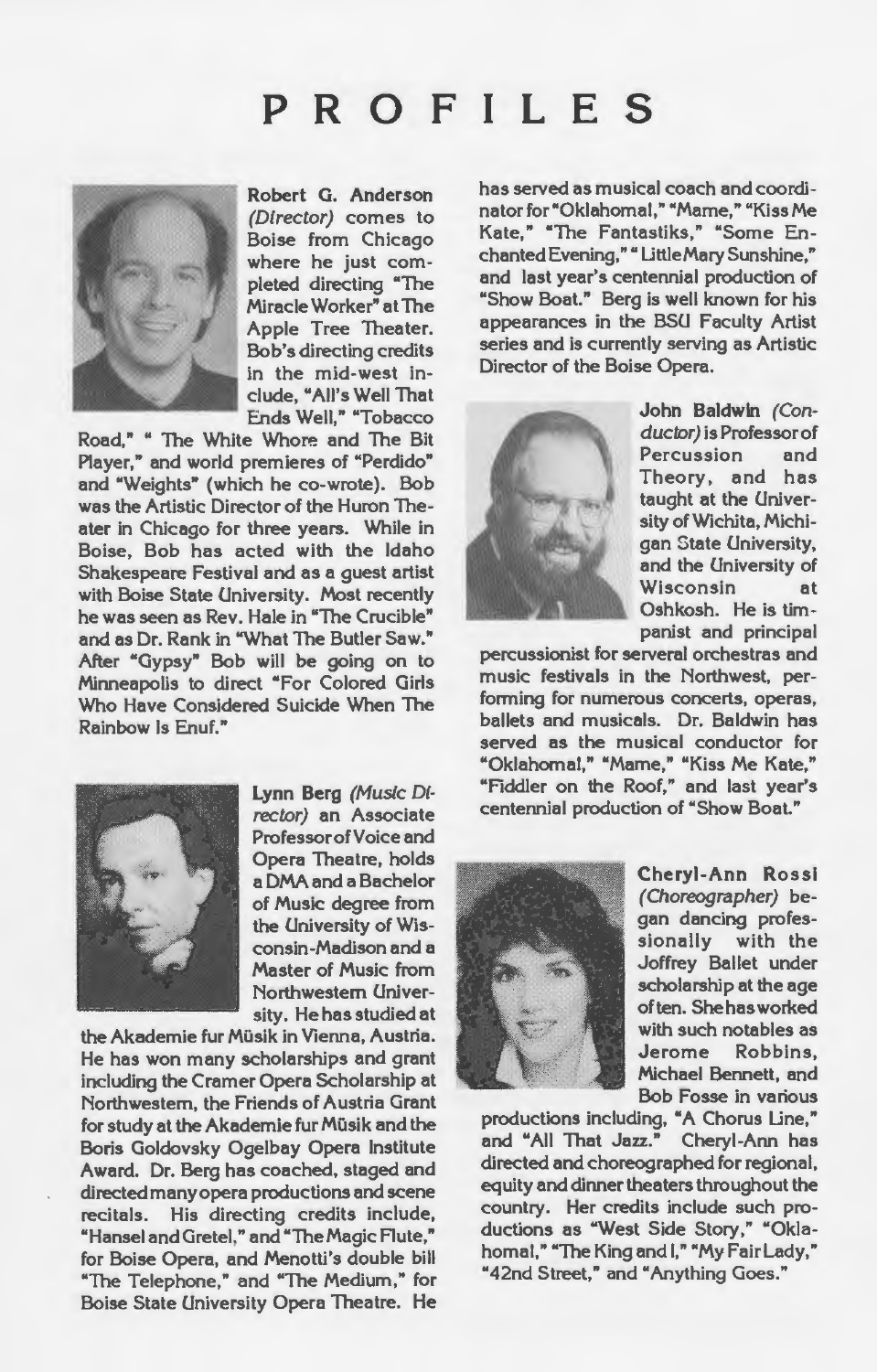

Stephen R. Buss (Set Designer) has been <sup>a</sup> member of the Boise State University Theatre faculty since 1978. Dr. Buss served as the department's designer and technical director until the Fall of 1985 when he as-

sumed the chairmanship. His directing credits include Boise State's productions of "Oklahomal," "Mame," "Kiss Me Kate," "Fiddler on the Roof," and last seasons centennial production of "Show Boat." Dr. Buss' recent set designs include Boise Opera's production of "A Season of Sorrow," the Music Week production of"George M," "Inherit The Wind," and "The Father." He is the regional Junior Vice Chairman of the Inland Northwest Section USITT, the American Association of Design and Production Professionals in the Performing Arts.



Ann Hoste (Costume Designer) is a recent addition to the Boise State University Department of Theatre Arts. She comes to Boise from Kenyon College where she served as Assistant Professor of Theatre, and Costume De-

signer. Ann has designed a wide variety of productions ranging from "The Merry Wives of Windsor," (Austin Shakespeare Company), to "Terra Nova," (Zachary Scott Theatre Center). She is particularly fond of musical theatre and has designed costumes for productions of "Eubiel," "Camelot," "The Unsinkable Molly Brown," and "Annie." Most recently, Ann designed costumes for the successful Boise State/ Idaho Shakespeare Festival production of "The Crucible." Her credits also include awards from USITT, Austin's Circle of Theatres, and the Texas Non-Profit Theatres Association. She is also credited for serving as assistant costume designer for "Noon Wine," a part of PBS' American Playhouse Series. Ann holds an MA from

Southwest Missouri State University and an MFA in design from the University of Texas at Austin.

David Foster (Lighting Designer) holds <sup>a</sup> BS in Physics and a MFA in Theatre Arts Lighting & Technical Direction from the University of Idaho. David's recent lighting design credits include the Boise Opera production of Puccini's "La Boheme," and American Festival Ballet's "The Nutcraker." He has served as Technical Director for American Festival Ballet's 1988 season, and the Texas A & M production of "Little Shop of Horrors" in 1989. David is currently working for Micron Technology as a Chemical System Technician. He has also worked on several road shows at the Morrison Center as <sup>a</sup> local stage hand.

Michael Baltzell (Technical Director) is in his second year as resident Technical Director and Adjunct Faculty for the Department of Theatre Arts. Michael holds <sup>a</sup> MFA from Idaho State University and a BA from the Georgia Southern College. He has been employed by the Idaho Shakespeare Festival for the past nine years, but has served as the Resident Scenic Designer and Technical Director for the past three years. Michael has also been affiliated with Idaho Theater For Youth for the past six years and just recently wrote, designed and directed their production of" Jack And The Beanstalk." His technical expertise has been shared with practically every arts organinzation in the Treasure Valley.



Becky Brlzee (Stage Manager) makes her home in Boise, Idaho. She has worked with the Idaho Shakespeare Festival for the pas<sup>t</sup> four years as a Stage Manager and Production Stage Manager. Her credits include prop and stage

management work with Idaho Theater For Youth as well as tech crew for The American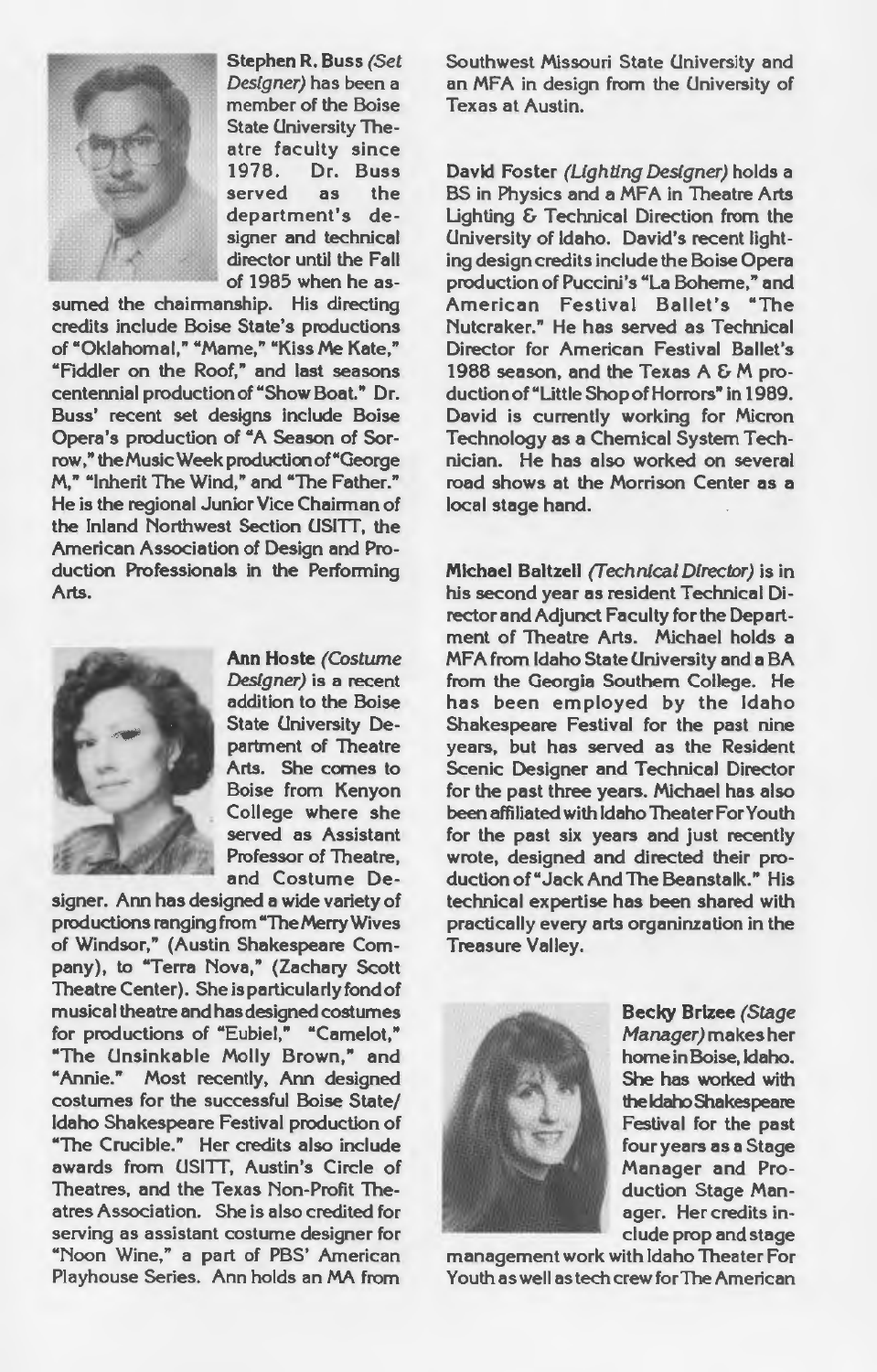Festival Ballet. Becky began stage managing at Kansas State University. She has managed several University productions such as "The Good Woman of Setzuan," "Equus," and the Boise State/Idaho Shakespeare Festival productions of "Macbeth," "A Touch Of the Poet," "The Of Our Teeth," and most recently, "The Crucible." For the Idaho Shakespeare Festival she has worked on productions of "The Comedy of Errors," "Pericles," "Troilus and Cressida," "The Merchant of Venice," and "The Merry Wives of Windsor."

# ••••••••••••••••••••



Rick Anderson (Herbie) is a drama teacher in the Boise Public school district and has appeared in a variety of local theatre. Rick has worked<br>for the Idaho for the Idaho Shakespeare Festival and Idaho Theater For Youth. Rick was most

recently featured as Giles Cory in The Crucible, produced by Boise State University and The Idaho Shakespeare Festival. Rick is married, and has a grown daughter living in California.



Stacey Lee Bean (June) is a Junior, majoring in Theatre Arts. She was most recently seen in the Idaho Shakespeare Festival/Boise State production of "The Crucible," and appeared last year as "Magnolia" in the

centennial production of "Show Boat." Other theatre credits include Amy in "Company," and Libby in "I Ought To Be In Pictures." Stacy is the recent recipient of The Hunt Scholarship for the Performing Arts.



Kami Carpentier (Tessie Tura) is a BSU Theatre Major alumni and is happy to return to the Boise stage after a long hiatus. Kami has performed the roles of Agnes (Gypsy) and Mary Smith in the inaugural performance of "My Fair

Lady" for the Morrison Center for the Performing Arts. Kami has also been performing at O'Michael's piano bar and delivering singing telegrams as such notables as "Polly Darton" and "Miss Piggy."



Marla R. Lewis (Mazeppa) Making her fifth appearance on the Morrison Center stage, Miss Lewis has previously sung the roles of Mame. (Mame), Tzeital, (Fiddler on the Roof), Julie, (Show Boat), Mrs. Gobineau (The

Medium), and Yum Yum, (The Mikado). Other stage roles include Miss Prism in "The Importance of Being Earnest," Helen Potts in "Picnic," and Mdme. Demortes in "Ring Round the Moon." Maria is a Boise State University senior and will graduate in May with a Bachelor of Arts in Music/ Business. Her special interests include production management and arts administration, but is particularly partial to Musical Theatre and Opera. Maria has been affiliated with such arts organizations as Idaho Theater For Youth, Boise Opera, The Idaho Shakespeare Festival, Boise State University and The Lyric Opera of Dallas. She has performed with a variety of community theaters as well as Opera Theatre workshops and recitals.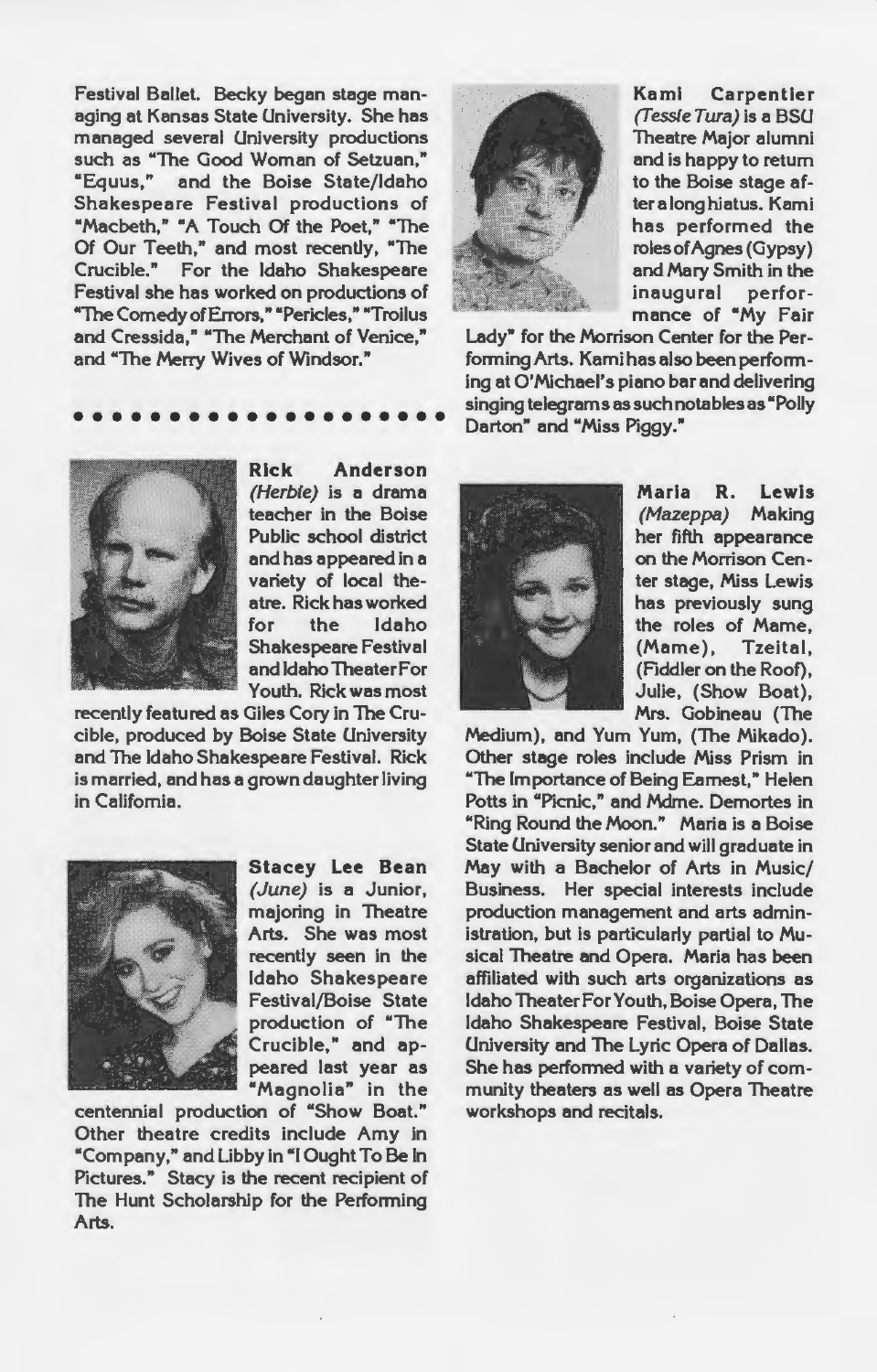

Myra L. Miller (Electra) is a Junior transfer student from Virginia Tech. She has appeared in several productions, which include: "Medea, " Euripides' "Electra." "For Colored Girls Who Have Considered Suicide

When The Rainbow Is Enuf," "Tartuffe," and most recently she appeared as Tituba in the Idaho Shakespeare Festival/Boise State production of "The Crucible." Myra has a double major with an emphasis in both Theatre Arts and Communication.



Cheryl-Ann Rossi (Louise) is a new comer to the Boise stage, but has appeared professionally many times on the Broadway stage in New York City. Her credits include a principle role in the Marvin Hamlisch/Howard

Ashman musical "Smile" and has appeared with Phyllis Newman in "I Married An Angel." Ms. Rossi has sung the role of Mabel in the national tour of "Pirates of Penzance." and has performed nationally as Maria, (West Side Story), Kathy, (The Student Prince), and as Sally Bowles, (Cabaret). Cheryl-Ann most recently appeared in "Next of Kin," an original play by Carl Rowe. Her television credits include appearances on "Ryans Hope" and "All My Children."

in "The Marriage of Bette and Boo," Lucy Brown in "The Threepenny Opera, • Ann in "Broadway," Miss Crews in "Boy Meets Girl," and Iris in "The Tempest." Among the other companies for whom she has worked are Oregon Cabaret Theatre where she appeared as Mehitable in "archy and mehitable," Jenny in "Quilters." Rhetta in "Pump Boys and Dinettes," and her onewoman, self produced shows "A Little Nightclub Music," and "Stuff on my Bed." She has also performed with the Seattle Civic Light Opera, Seattle Repertory Theatre, The Empty Space Theater in Seattle, Santa Rosa Summer Repertory Theatre and Pioneer Square Theatre. Miss Rumbaugh may be remembered as Mrs. Antrobus in the Idaho Shakespeare Festival production of "The Skin Of Our Teeth," which was co-produced with the Boise State University Department of Theatre Arts in 1989. Ms. Rumbaugh has completed the Actor Training Program at the American Conservatory Theatre and the Actor Training Program at the Pacific Conservatory of the Performing Arts.

Ashland her credits with the Oregon Shakespeare Festival inlude Joan Brennan



Jac Charles Webb (Tulsa) is making his theatre debut this season on the Morrison Center stage. He has been very busy for the past three years as a Boise State University Cheerleader. Jac is a Junior Theatre Arts

major and is a native of Nampa.



Susan Boyd (Miss Cratchitt/Understudy Mama Rose) Ms. Boyd is a senior Theatre Arts major, and will graduate in May with a Bachelor of Arts. She has been featured as Grandma Tzeital in "Fiddler on the Roof." and the Womens chorus in "Medea."



Gretchen Rumbaugh (Mama Rose) comes to Boise direct from the Oregon Shakespeare Festival in Ashland, Oregon were she appeared as Bunny Flingus in "The House of Blue Leaves," and Woman in Green in "Peer

Gynt." in the 1990 Season. While in